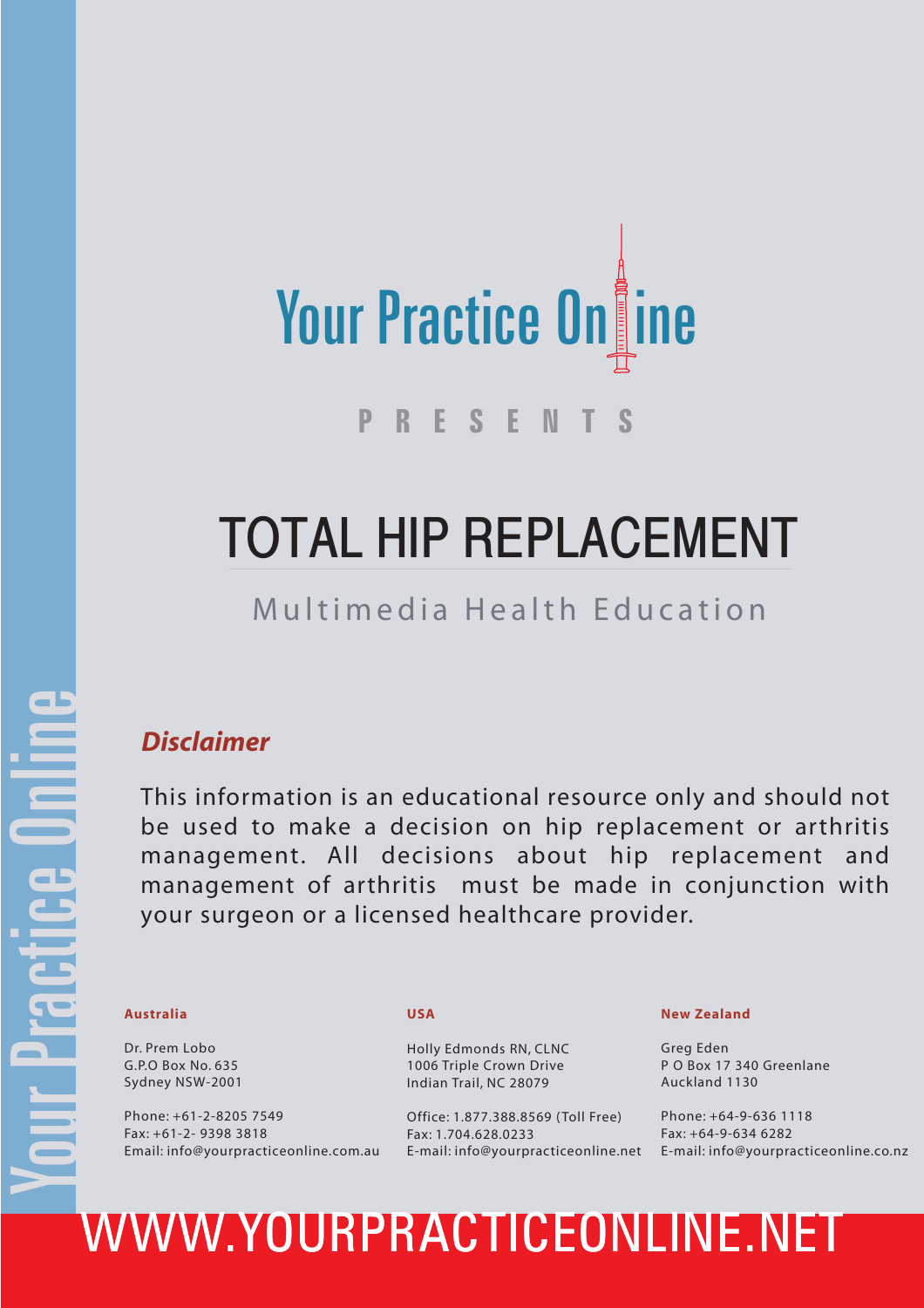#### MULTIMEDIA HEALTH EDUCATION MANUAL

TABLE OF CONTENTS

| <b>SECTIONS</b> |    | CONTENT                          | PAGE           |
|-----------------|----|----------------------------------|----------------|
|                 |    |                                  |                |
| 1.              |    | <b>Normal Hip</b>                |                |
|                 |    | a. Anatomy of Hip                | $\overline{4}$ |
| 2.              |    | <b>Arthritic Hip</b>             |                |
|                 |    | a. What is Arthritis             | 6              |
|                 | b. | <b>Hip Arthritis</b>             | $\overline{7}$ |
|                 | C. | Diagnosis                        | $\overline{7}$ |
| 3.              |    | <b>Total Hip Replacement</b>     |                |
|                 |    | a. Surgical Procedure            | $\,8\,$        |
|                 | b. | Post - op Care                   | 10             |
|                 | C. | <b>Risks &amp; Complications</b> | 13             |
| 4.              |    | <b>Conclusion</b>                | 16             |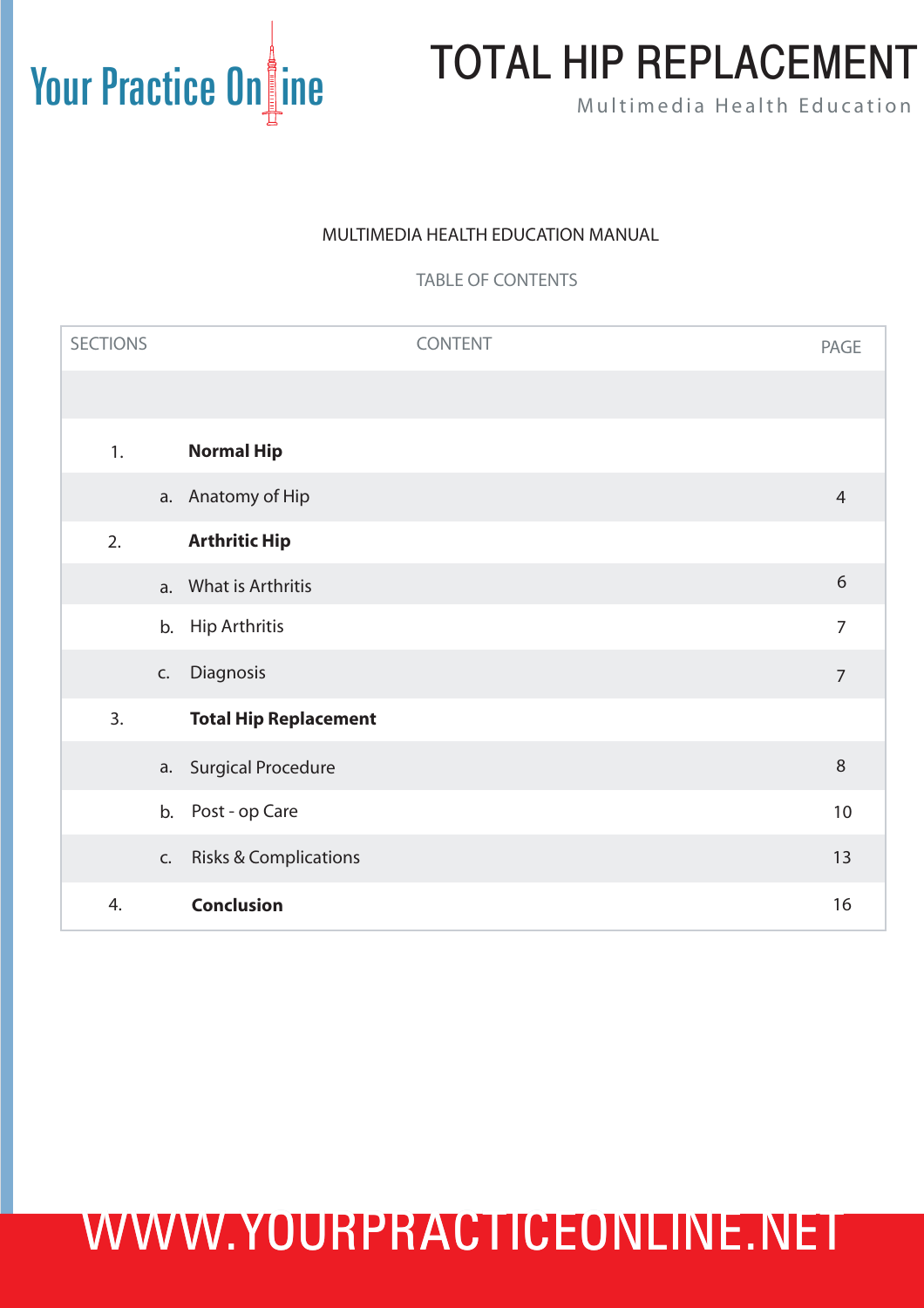### TOTAL HIP REPLACEMENT

#### **INTRODUCTION**

The thigh bone (femur) and the pelvis (acetabulum) join to form the hip joint. The joint surface is covered by a smooth articular surface that allows pain free movement in the joint.

The cartilage cushions the joint and allows the bones to move on each other with smooth movements. This cartilage does not show up on X-ray, therefore you can see a "joint space" between the femoral head and acetabular socket.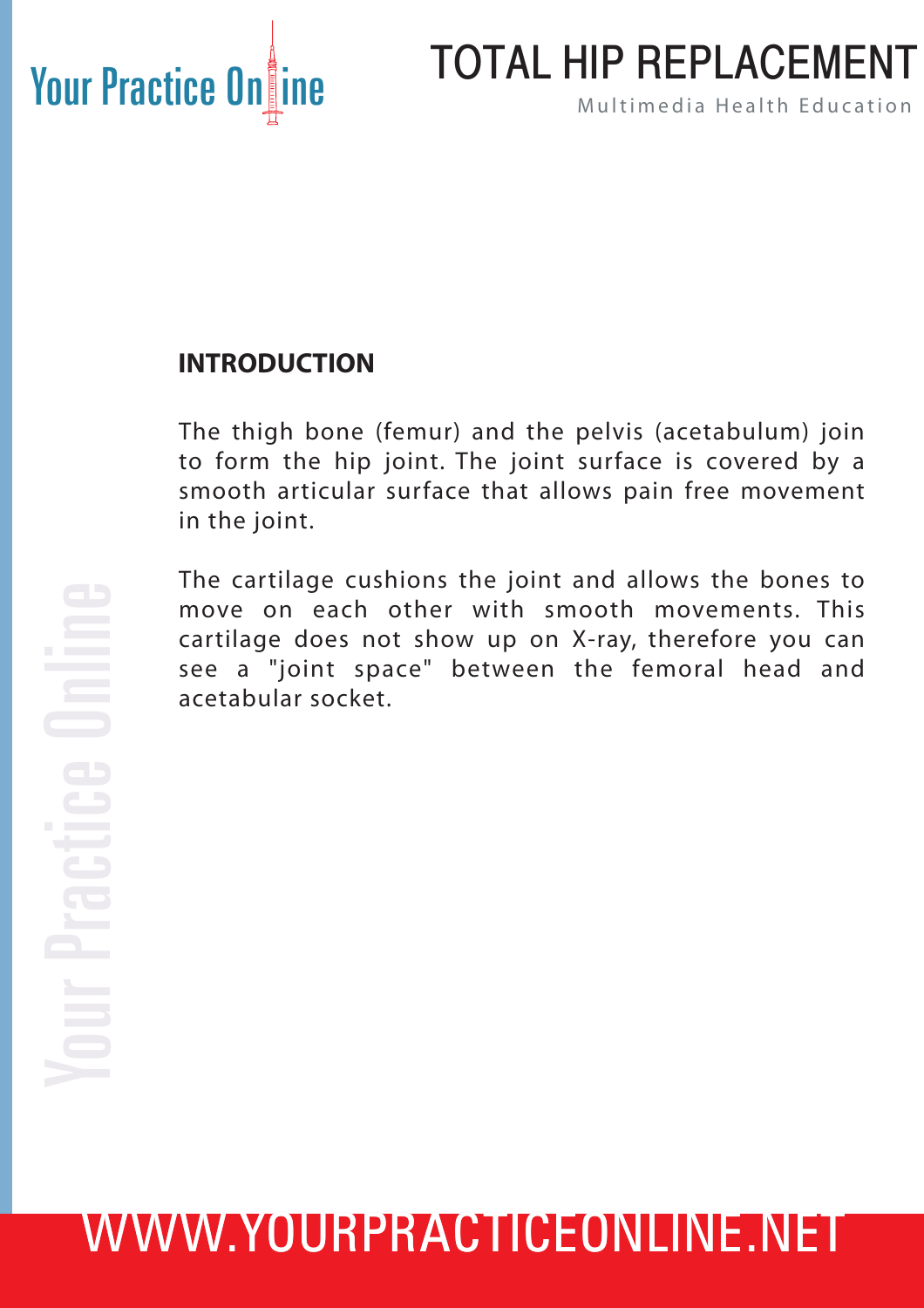# TOTAL HIP REPLACEMENT

#### **Section: 1 NORMAL HIP**

#### **a. Anatomy of Hip**

#### **Pelvis**

**The Pelvis is a large, flattened, irregularly shaped bone, constricted in the center and expanded above and below. It consists of three parts, the ilium, ischium, and pubis.**

*(Refer fig. 1 to 4)*

**The socket (acetabulum) is situated on the outer surface of the bone and joins to the head of the femur to form the hip joint.**



**(Fig. 4)**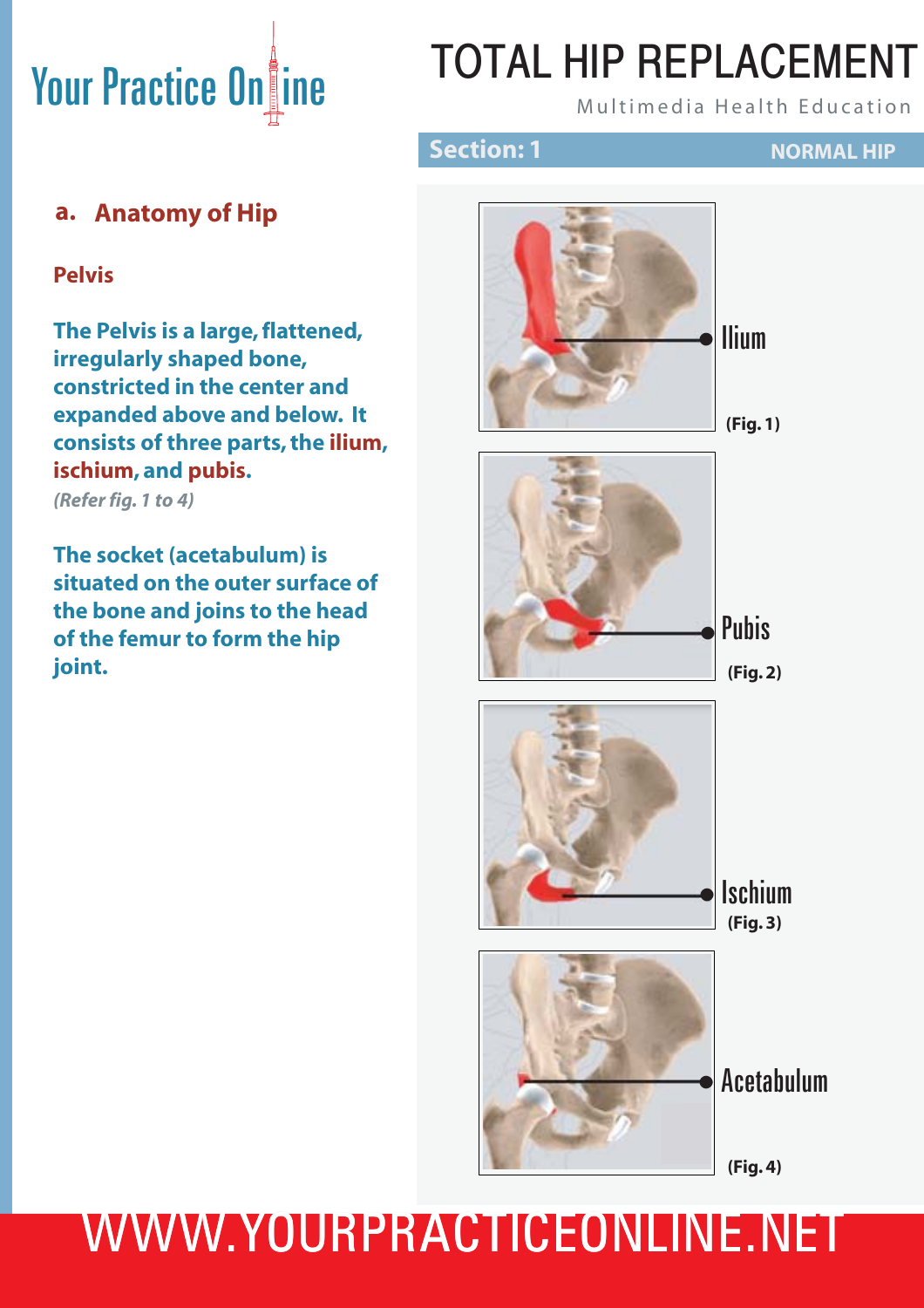# TOTAL HIP REPLACEMENT

#### **Section: 1/cont. NORMAL HIP**

#### **Femur**

**The femur is the longest in the skeleton. It joins to the pelvis (acetabulum) to form the hip joint.** 

**The upper part is composed of femoral head, femoral neck, Greater and Lesser trochanters.** *(Refer fig. 5 to 8)*

**There are numerous conditions that can cause arthritis and often the exact cause is never known. In general, but not always, it affects people as they get older (Osteoarthritis).**





**(Fig. 5)**



**(Fig. 6)**





Greater Trochanter • **(Fig. 7)**

**(Fig. 8)** •Lesser Trochanter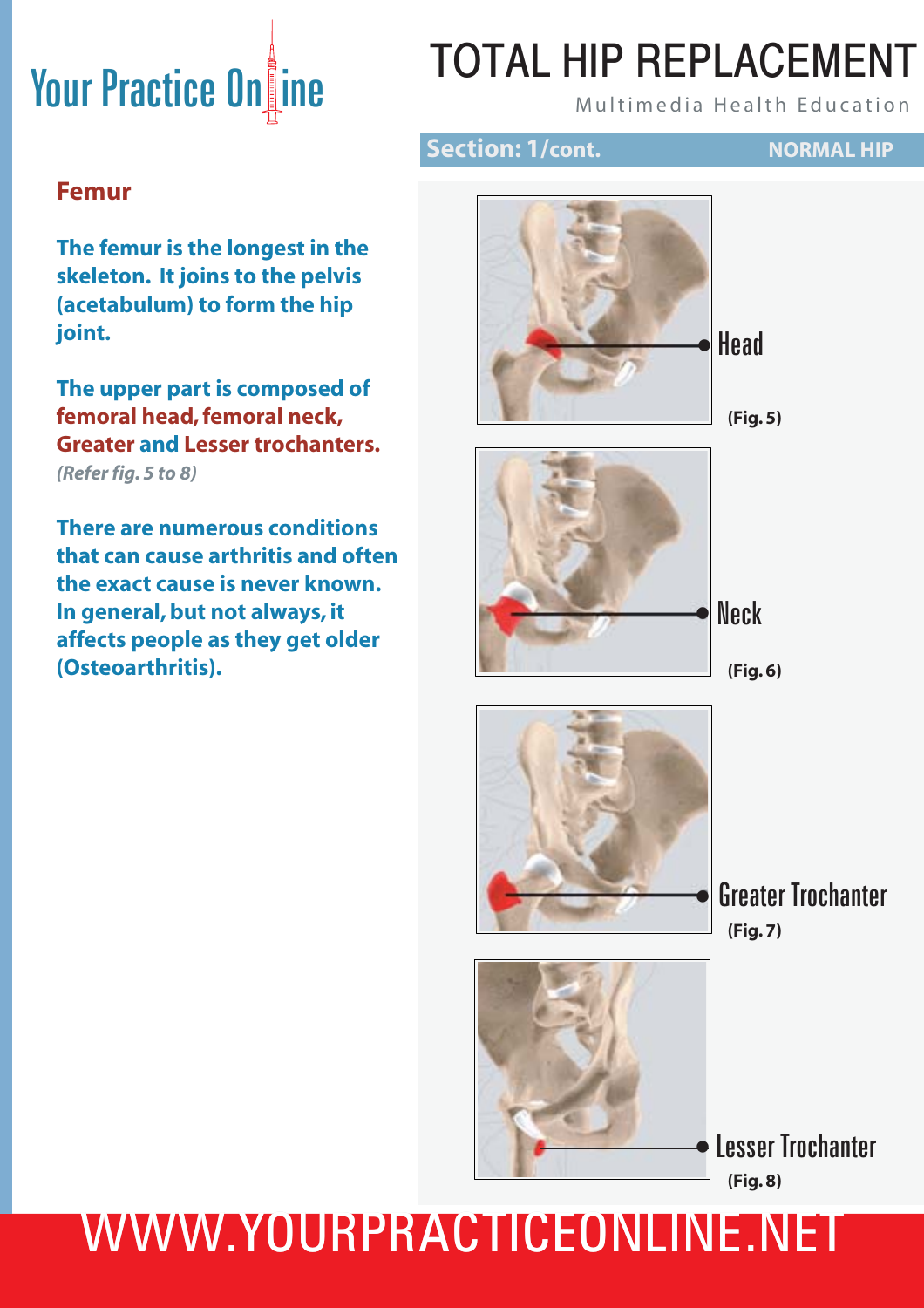# TOTAL HIP REPLACEMENT

**Section: 2 ARTHRITIC HIP** 

#### **a. Arthritis**

**Arthritis is a general term covering numerous conditions where the joint surface (cartilage) wears out.** 

**The joint surface is covered by a smooth articular surface that allows pain free movement in the joint. This surface can wear out for a number of reasons; often the definite cause is not known.** 

**When the articular cartilage wears out, the bone ends rub on one another and cause pain.** 

 **Other causes include**

- **Childhood disorders e.g., dislocated hip, Perthe's disease, slipped • epiphysis etc.**
- **Growth abnormalities of the hip, such as a shallow socket, may lead to • premature arthritis.**
- **Trauma (fracture) •**
- **Increased stress e.g., overuse, overweight, etc. •**
- **Avascular necrosis (loss of blood supply) •**
- **Infection •**
- **Connective tissue disorders •**
- **Inactive lifestyle- e.g., Obesity, as additional weight puts extra force • through your joints which can lead to arthritis over a period of time.**
- **Inflammation e.g., Rheumatoid arthritis •**

#### **b. The difference between the normal and arthritic hip** *(Refer Fig. 9 and 10)*

**In an arthritic hip**

 **The cartilage lining is thinner than normal or completely absent. The • degree of cartilage damage and inflammation varies with the type and stage of arthritis.**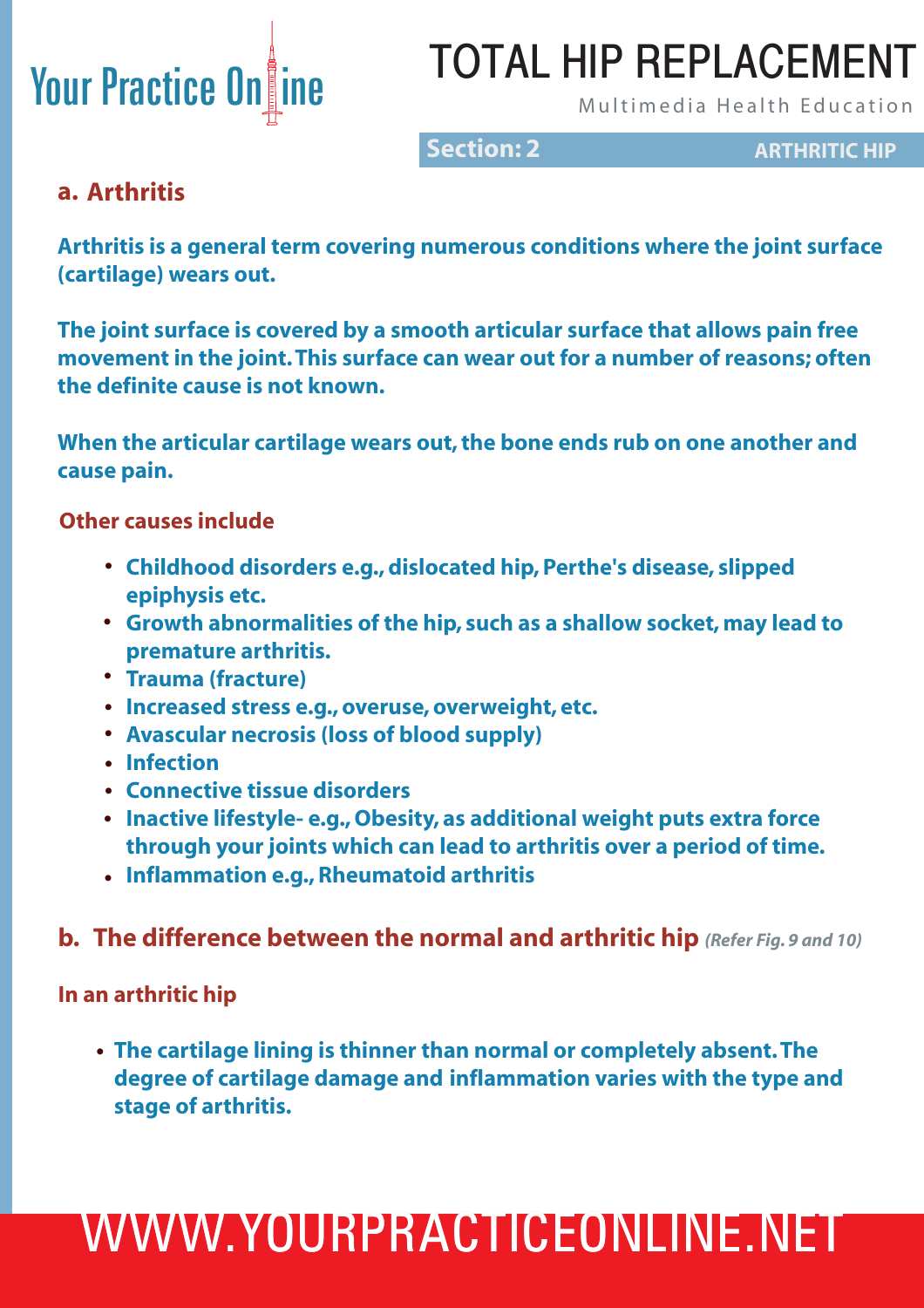# TOTAL HIP REPLACEMENT

#### **Section: 2/cont. ARTHRITIC HIP**

- **The capsule of the • arthritic hip is swollen.**
- **The joint space is • narrowed and irregular in outline; this can be seen in an X-ray image.**
- **Bone spurs or excessive • bone can also build up around the edges of the joint.**

**The combinations of these factors make the arthritic hip stiff and limit activities due to pain or fatigue.** 

#### **c. Diagnosis**

**The diagnosis of osteoarthritis is made on history, physical examination & X-rays. There is no blood test to diagnose Osteoarthritis (wear & tear arthritis)**



**(Fig. 9)**



**(Fig. 10)**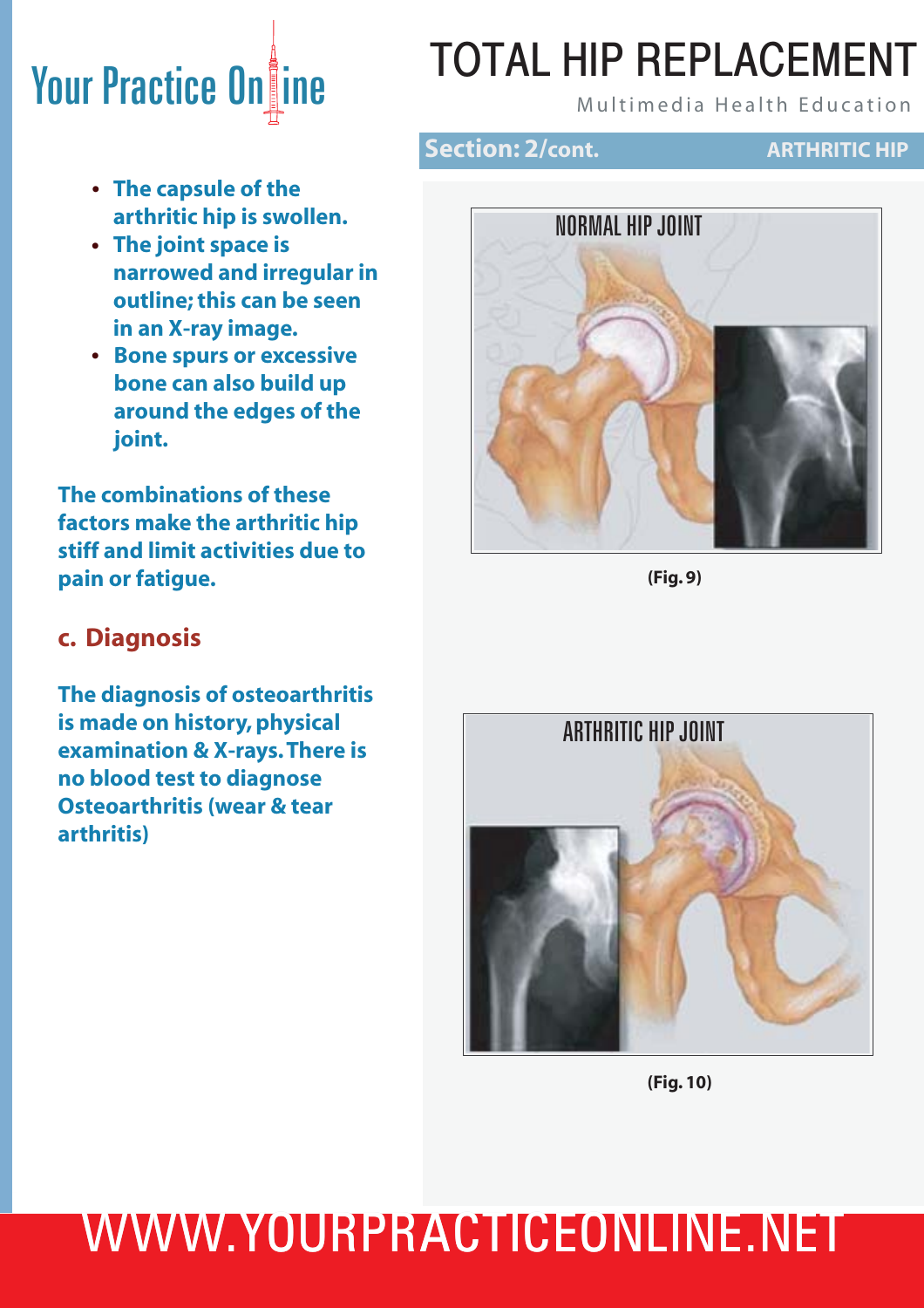# TOTAL HIP REPLACEMENT

**TOTAL HIP REPLACEMENT**

#### **a. Surgical Procedure**

**The surgery is performed under sterile conditions in the operating theatre under spinal or general anaesthesia. An incision is made over the hip to expose the hip joint. The femur (thigh bone) is separated from the acetabulum (hipbone socket).** *(Refer Fig.11 and 12)*

- **The acetabulum (socket) is • prepared using a special instrument called a reamer.**
- **The acetabular • component is then inserted into the socket. This is sometimes reinforced with screws or occasionally cemented.** *(Refer Fig. 13)*
- **A liner, which can be made • of plastic, metal or ceramic material, is then placed inside the acetabular component.** *(Refer Fig. 14)*



**Section: 3**



**(Fig. 11)**

**(Fig. 12)**



•Acetabular Component

#### **(Fig. 13)**



•Acetabular Liner

**(Fig. 14)**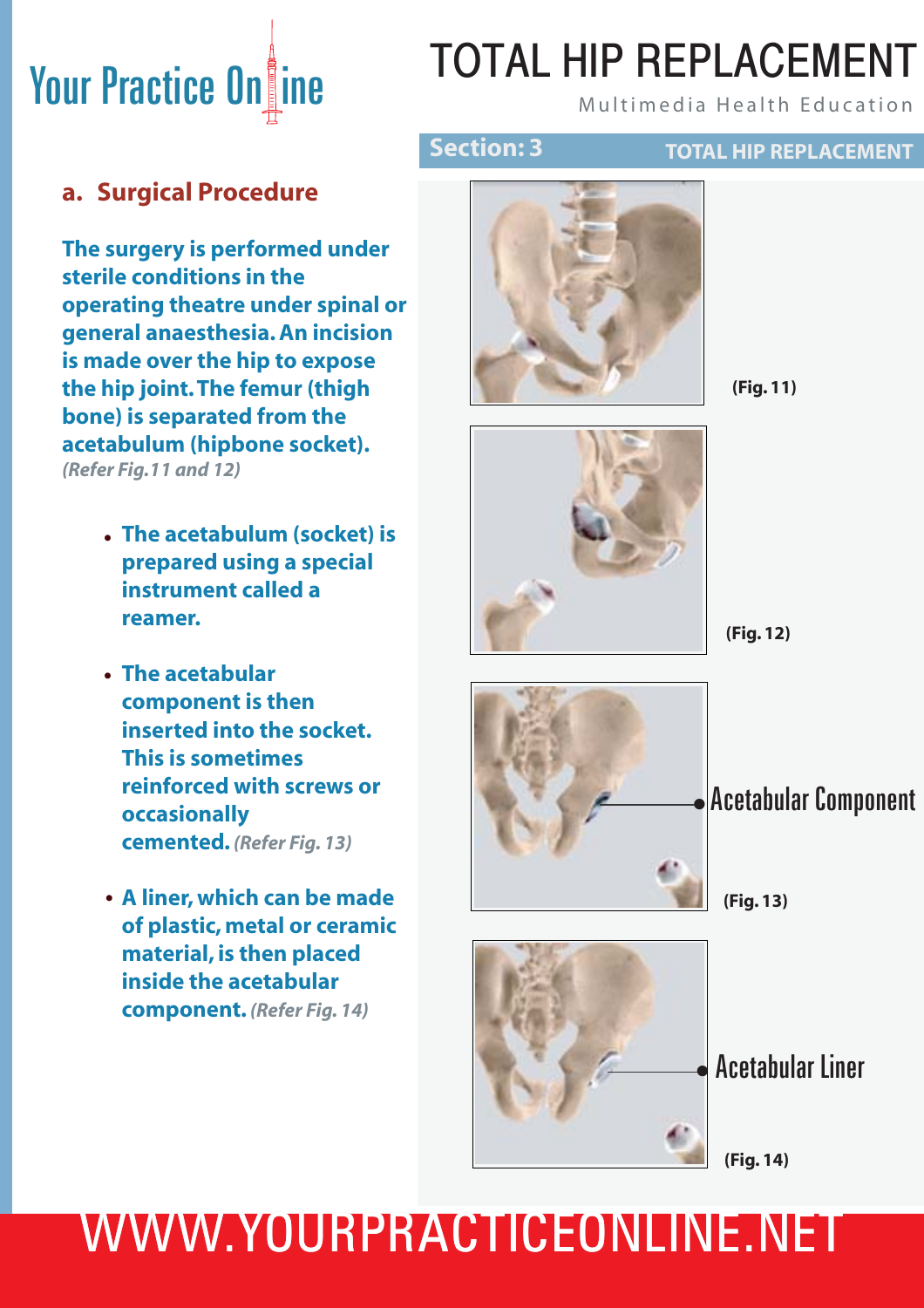# **Your Practice On ine Action AL HIP REPLACEMENT**

# TOTAL HIP REPLACEMENT

**Section: 3/cont. TOTAL HIP REPLACEMENT**

- **The femur (thigh bone) is • then prepared. The femoral head which is arthritic is cut off and the bone prepared using special instruments to exactly fit the new metal femoral component.** *(Refer Fig. 15)*
- **The femoral component is • then inserted into the femur. This may be press fit relying on bone to grow into it or cemented depending on a number of factors such as bone quality and surgeon's preference.** *(Refer Fig. 16)*
- **The real femoral head • component is then placed on the femoral stem. This can be made of metal or ceramic.** *(Refer Fig. 17)*
- **The artificial components • are fixed in place. The muscles and tendons are then repaired and the skin is closed.** *(Refer Fig. 18)*



•Area Hollowed Out **(Fig. 15)**

**Femoral Component** 





•Femoral Head Component Fixed **(Fig. 18)**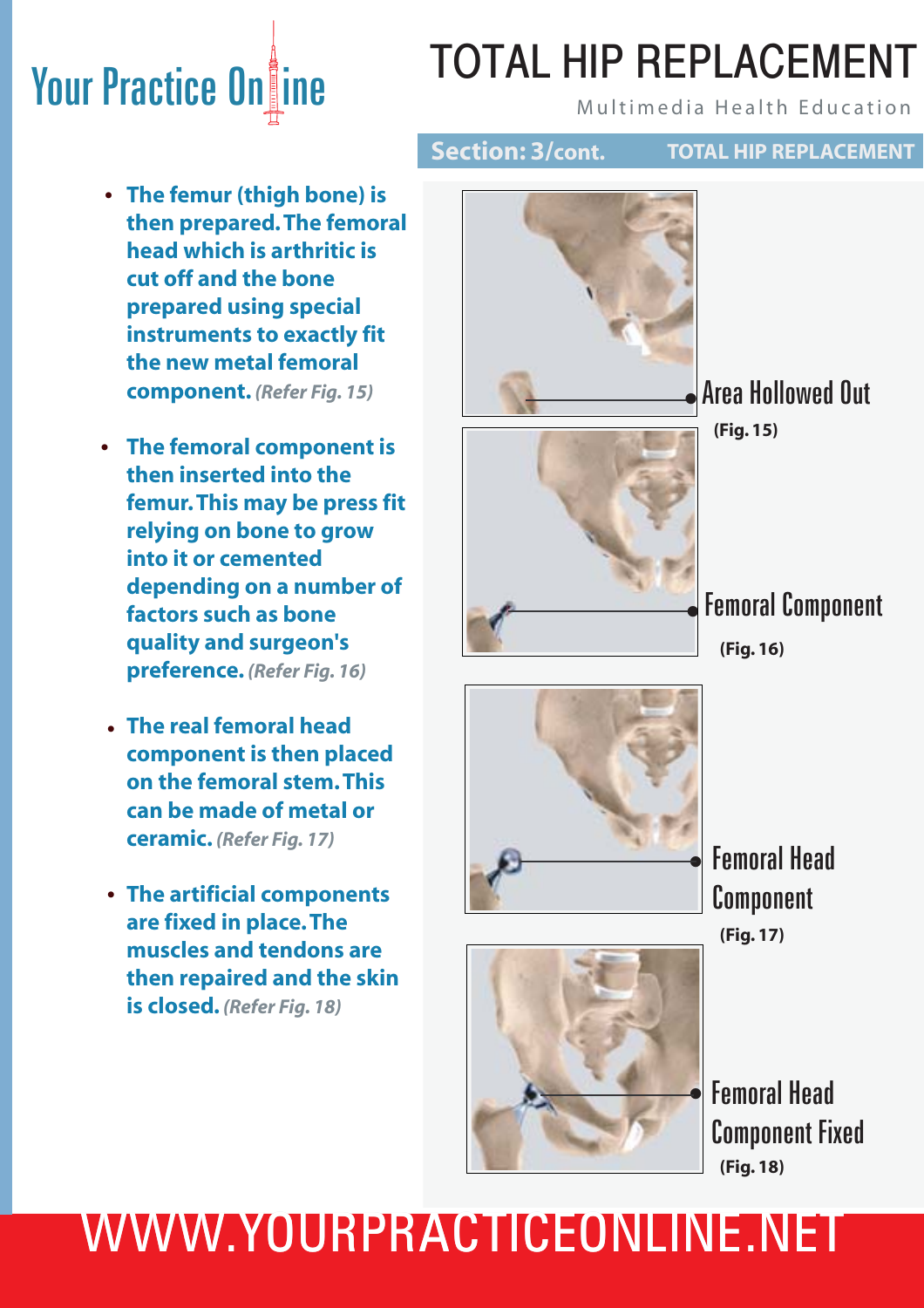# TOTAL HIP REPLACEMENT

**Section: 3/cont.**

**TOTAL HIP REPLACEMENT**

#### **b. Post-op precautions**

**Remember this is an artificial hip and must be treated with care.**

**AVOID THE COMBINED MOVEMENT OF BENDING YOUR HIP AND TURNING YOUR FOOT IN. This can cause DISLOCATION.** 

#### **Other precautions to avoid dislocation are**

- **You should sleep with a • pillow between your legs for 6 weeks.** *(Refer Fig. 19)*
- **Avoid crossing your legs • and bending your hip past a right angle.** *(Refer Fig. 20)*



**( Fig. 19)**



**(Fig. 20)**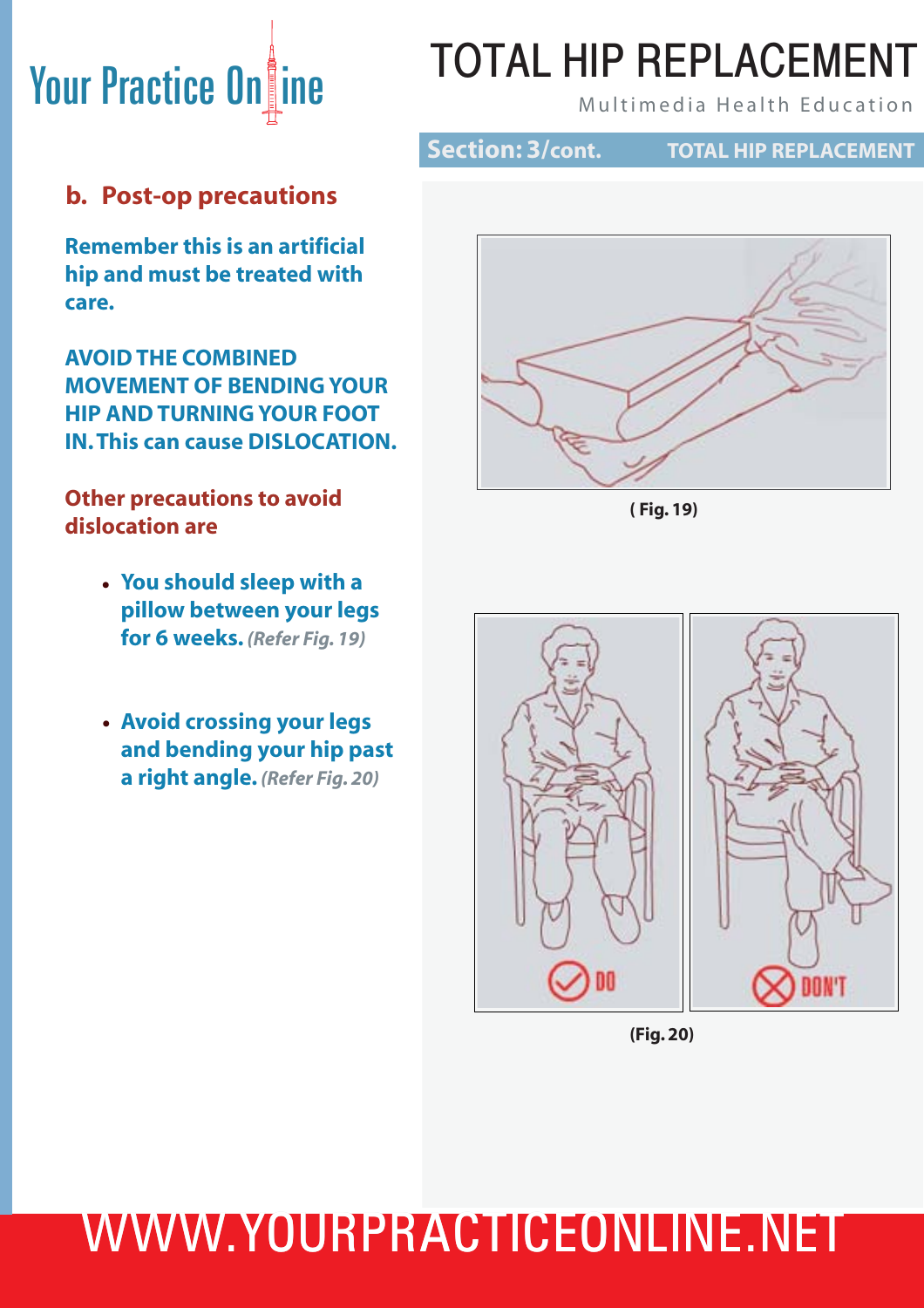# TOTAL HIP REPLACEMENT

**Section: 3/cont.**

**TOTAL HIP REPLACEMENT**

- **Avoid low chairs. •** *(Refer Fig. 21)*
- **Avoid bending over to pick • things up. Grabbers are helpful as are shoe horns or slip on shoes.**  *(Refer Fig. 22)*
- **An elevated toilet seat is • helpful.** *(Refer Fig. 23)*
- **You can shower once the • wound has healed.**
- **You can apply Vitamin E or • moisturizing cream into the wound once the wound has healed.**
- **If you have increasing • redness or swelling in the wound or temperatures over 100.5˚ you should call your doctor.**
- **If you are having any • procedures such as dental work or any other surgery you should take antibiotics before and after to prevent infection in your new prosthesis. Consult your surgeon for details.**







**(Fig. 22)**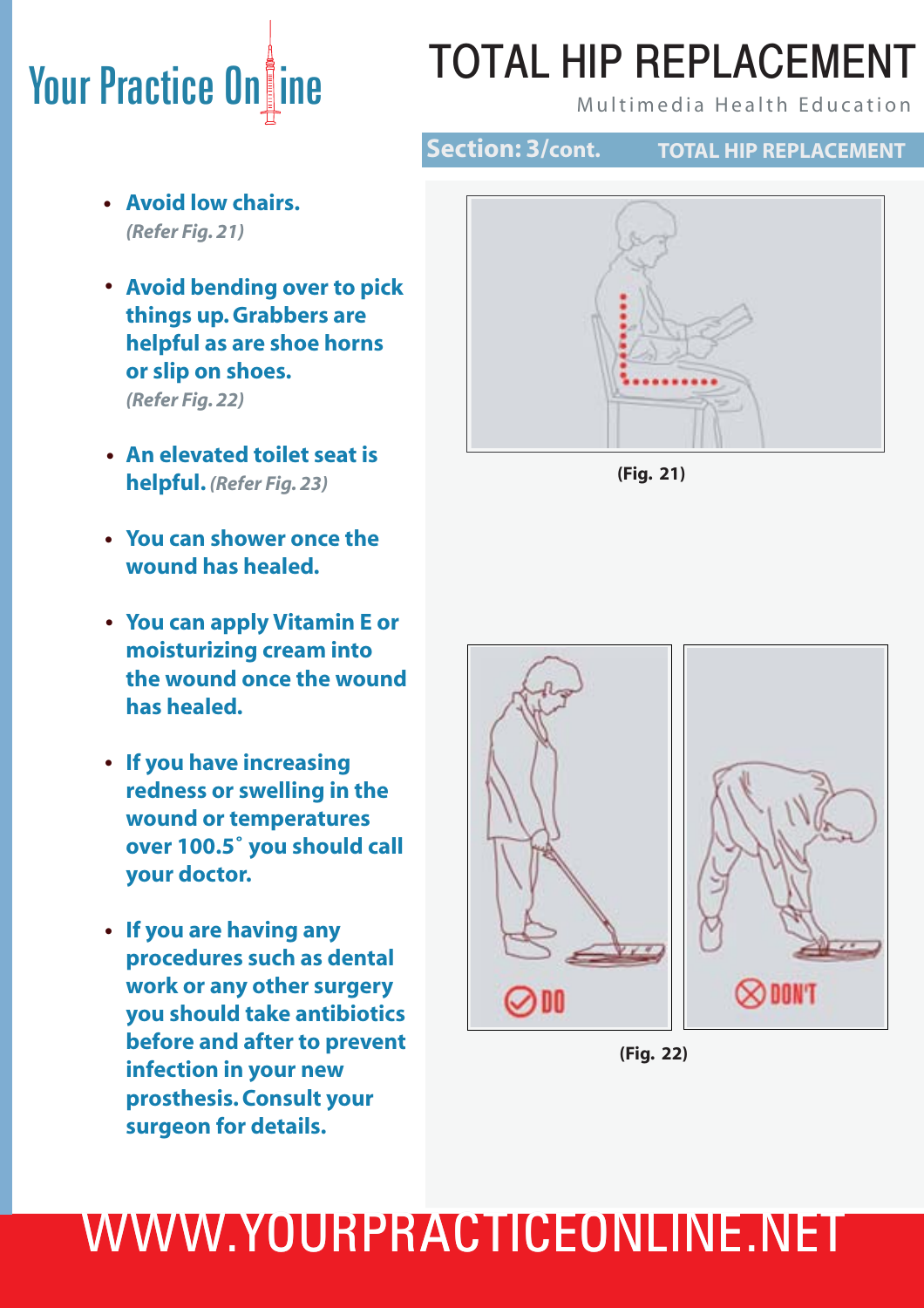### TOTAL HIP REPLACEMENT

**Section: 3/cont.**

**TOTAL HIP REPLACEMENT**

- **If you are having any procedures such as dental work or any other surgery you should take antibiotics before and after to prevent infection in your new prosthesis. Consult your surgeon for details. •**
- **Your hip replacement may • go off in a metal detector at the airport.**



**(Fig. 23)**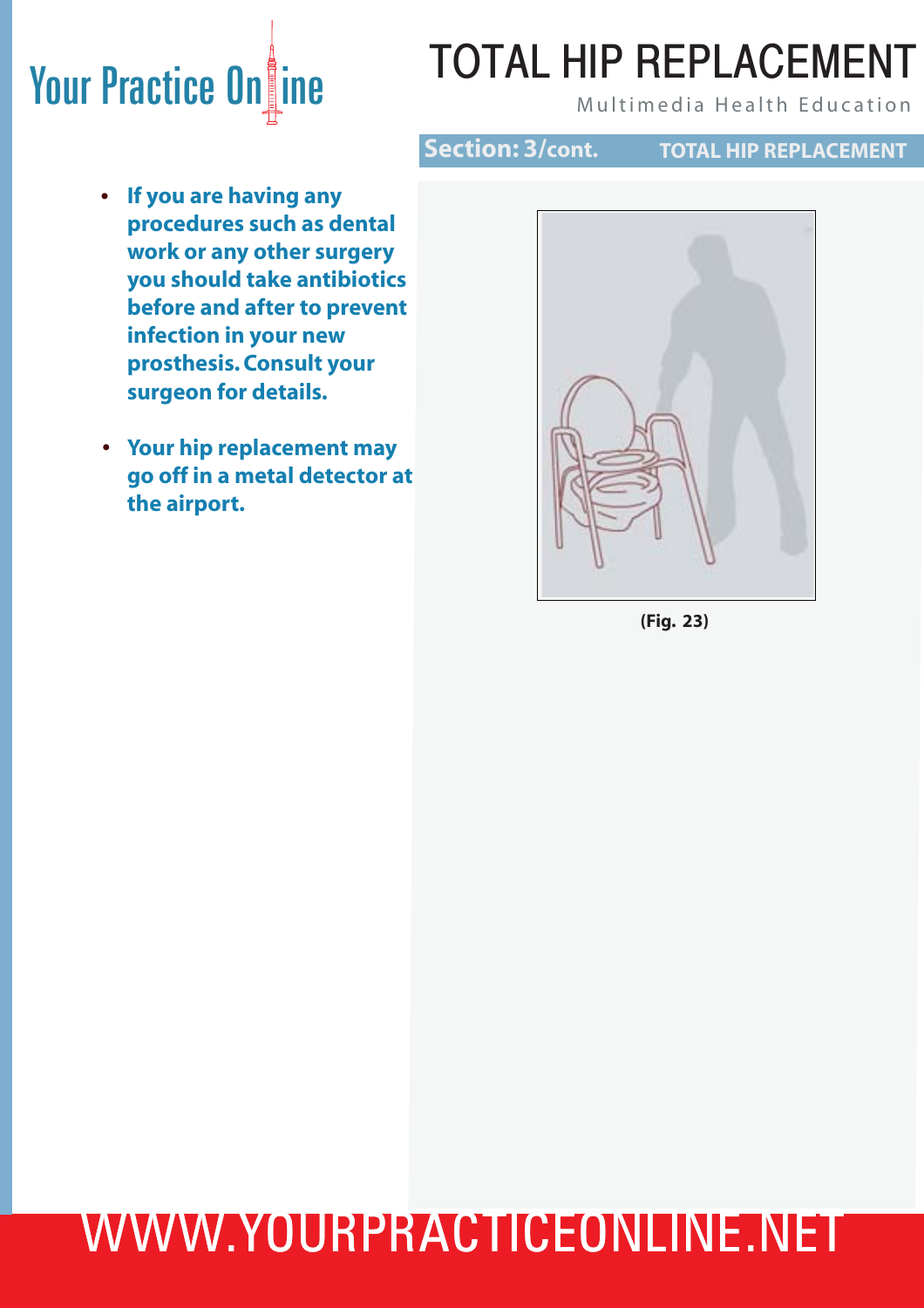### TOTAL HIP REPLACEMENT

**Section: 3/cont.**

**TOTAL HIP REPLACEMENT**

#### **c. Risks and complications**

- **As with any major surgery there are potential risks involved. The decision • to proceed with the surgery is made because the advantages of surgery outweigh the potential disadvantages.**
- **It is important that you are informed of these risks before the surgery • takes place.**

**Complications can be medical (general) or specific to the hip**

**Medical complications include those of the anesthetic and your general well being. Almost any medical condition can occur so this list is not complete.** 

#### **Complications include**

- **Allergic reactions to medications. •**
- **Blood loss requiring transfusion with its low risk of disease transmission. •**
- **Heart attacks, strokes, kidney failure, pneumonia, bladder infections. •**
- **Complications from nerve blocks such as infection or nerve damage. •**
- **Serious medical problems can lead to ongoing health concerns, • prolonged hospitalization or rarely death.**

#### **Specific complications**

 **Infection •**

 **Infection can occur with any operation. In the hip this can be superficial or deep. Infection rates are approximately 1%. If it occurs, it can be treated with antibiotics but may require further surgery. Very rarely your hip may need to be removed to eradicate infection.**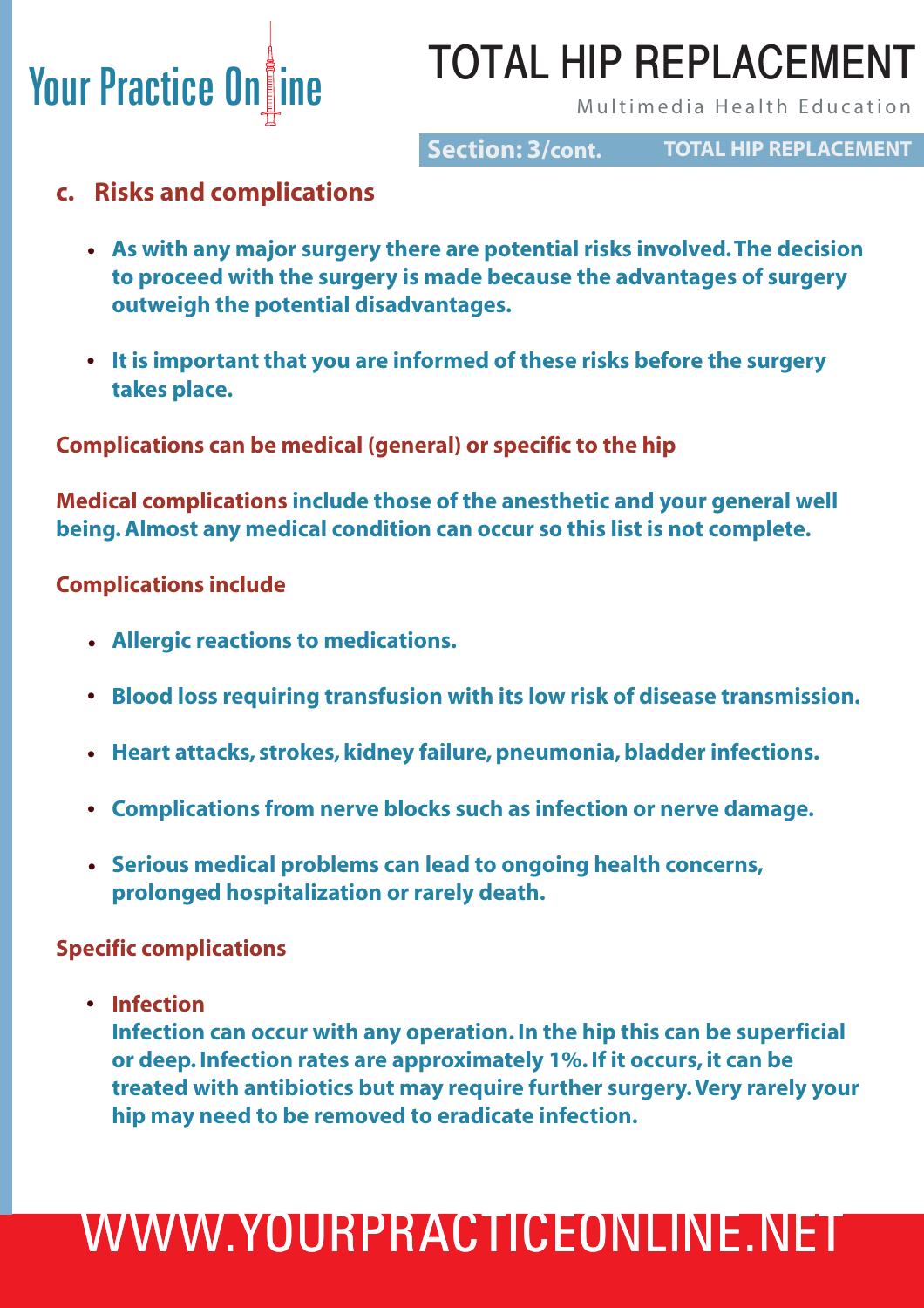### **Your Practice On ine Section And TWIAL THE NET LAUENTERT** TOTAL HIP REPLACEMENT

#### **TOTAL HIP REPLACEMENT Section: 3/cont.**

- **Fractures (break) of the femur (thigh bone) or pelvis (hipbone) • This is also rare but can occur during or after surgery. This may prolong your recovery or require further surgery.**
- **Damage to nerves or blood vessels • Also rare but can lead to weakness and loss of sensation in part of the leg. Damage to blood vessels may require further surgery if bleeding is ongoing.**
- **Blood clots (Deep Venous Thrombosis) • These can form in the calf muscles and can travel to the lung (Pulmonary embolism). These can occasionally be serious and even life threatening. If you get calf pain or shortness of breath at any stage, you should notify your surgeon.**
- **Wound irritation •**

 **Your scar can be sensitive or have a surrounding area of numbness. This normally decreases over time and does not lead to any problems with your new joint.** 

 **Leg length inequality •**

 **It is very difficult to make the leg exactly the same length as the other one. Occasionally the leg is deliberately lengthened to make the hip stable during surgery. There are some occasions when it is simply not possible to match the leg lengths. All leg length inequalities can be treated by a simple shoe raise on the shorter side.**

 **Wear •**

 **All joints eventually wear out. The more active you are the quicker this will occur. In general 80-90% of hip replacements survive 15years.** 

 **Failure to relieve pain • Very rare but may occur, especially if some pain is coming from other areas such as the spine.** 

# WWW.YOURPRACTICEONLINE.NET WWW.YOURPRACTICEONLINE.NET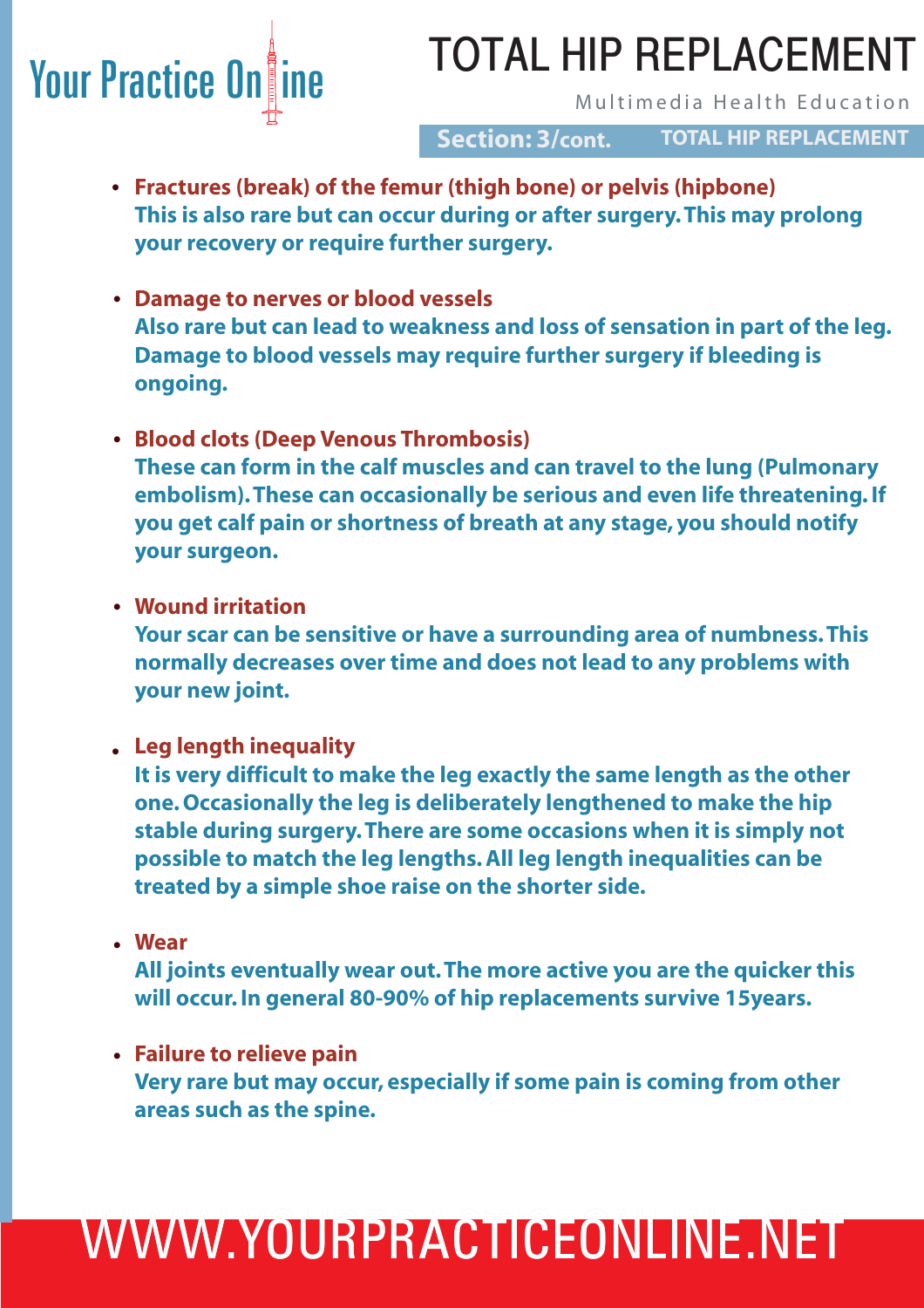### TOTAL HIP REPLACEMENT

**Section: 3/cont.**

**TOTAL HIP REPLACEMENT**

- **Unsightly or thickened scar •**
- **Pressure or bed sores •**
- **Limp due to muscle weakness •**

**Discuss your concerns thoroughly with your orthopaedic surgeon prior to surgery.** 

 **Although every effort has been made to explain the complications there will be complications that may not have been specifically mentioned. A good knowledge of this operation will make the stress of undertaking the operation easier for you to bear.**

**The decision to proceed with the surgery is made because the advantages of surgery outweigh the potential disadvantages. It is important that you are informed of these risks before the surgery.**

**You must not proceed until you are confident that you understand this procedure, particularly the complications.**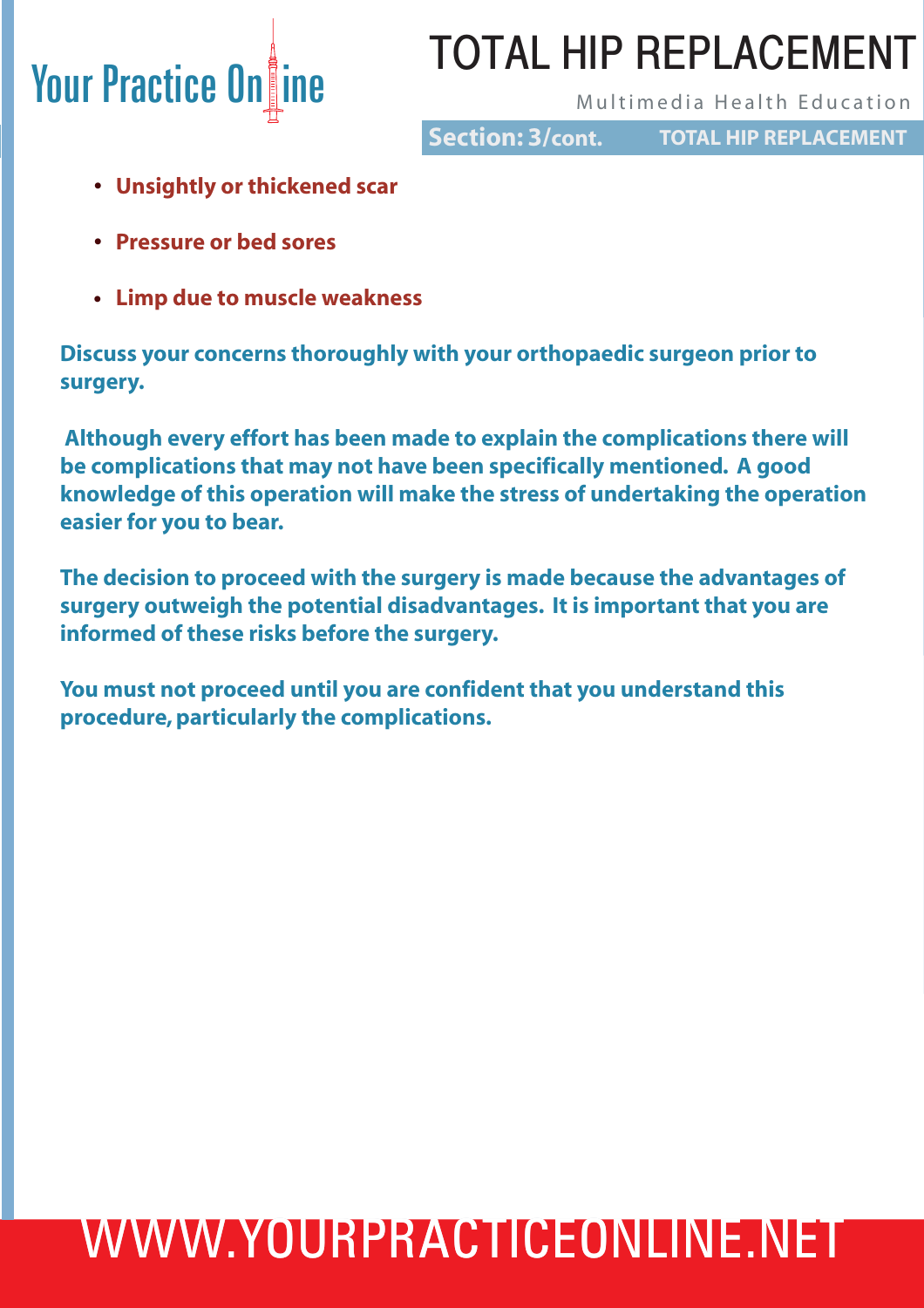

### TOTAL HIP REPLACEMENT

#### **Conclusion**

**We hope that you have found this information helpful. We also trust you will know that if any of the material mentioned in this booklet is confusing or hard to understand, your surgeon will be glad to address your concerns either by phone or on your next visit to the clinic.**

**Thank you for taking the time to read this material. We understand that this manual contains a great deal of information. We also know that the best results come from the most informed patients and those motivated to see themselves in their best condition as quickly as possible.**

**Surgery exists as a method of correcting a problem and improving a patient's condition which is everyone's goal. Please be assured that your surgeon and the medical team are more than willing at any time to answer any questions or to review any material before and after surgery. The best results are obtained when people are provided the right information to become informed, motivated, and confident.**

**Your TOTAL HIP REPLACEMENT Team**